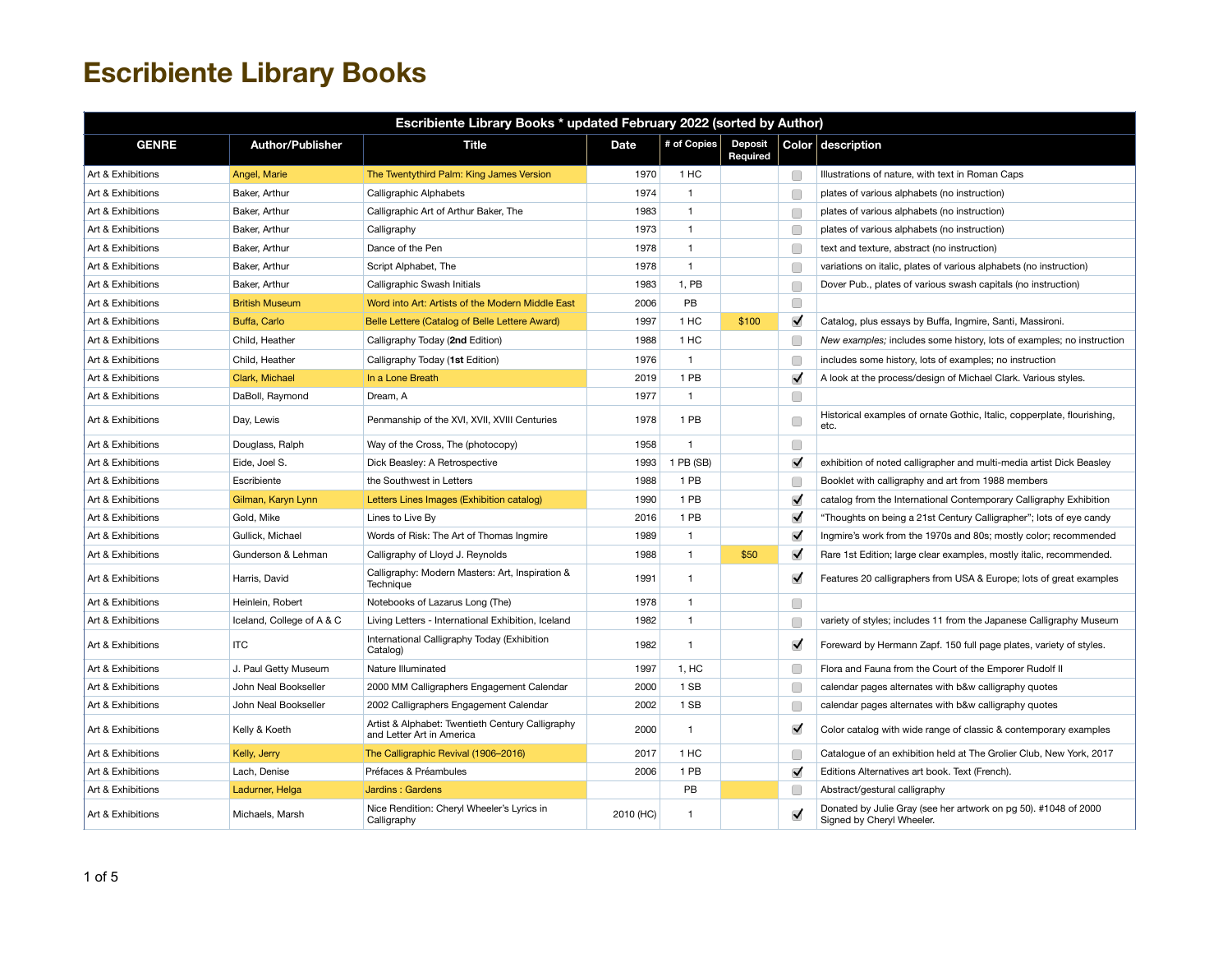| Escribiente Library Books * updated February 2022 (sorted by Author) |                                          |                                                                         |                |                |                            |                      |                                                                                                                                                   |  |  |
|----------------------------------------------------------------------|------------------------------------------|-------------------------------------------------------------------------|----------------|----------------|----------------------------|----------------------|---------------------------------------------------------------------------------------------------------------------------------------------------|--|--|
| <b>GENRE</b>                                                         | <b>Author/Publisher</b>                  | Title                                                                   | <b>Date</b>    | # of Copies    | <b>Deposit</b><br>Required |                      | Color description                                                                                                                                 |  |  |
| Art & Exhibitions                                                    | Minnesota Manuscript<br>Initiative       | Lettering Arts in the 80s                                               | 1984           | $\overline{1}$ |                            | Œ                    | Hardcover, images from internations exhibition, various callig. groups                                                                            |  |  |
| Art & Exhibitions                                                    | Museum of Modern Art                     | Lettering by Modern Artists                                             | 1966           | $\overline{1}$ |                            | $\blacktriangledown$ | Color catalog of MOMA exhibit 1962, "Lettering By Hand"                                                                                           |  |  |
| Art & Exhibitions                                                    | Neuenschwander, Brody                    | Fragments de Memoires                                                   | 2005           | 1 PB           |                            | $\blacktriangledown$ | Editions Alternatives art book. Text (French) by Giacomo Casanova.                                                                                |  |  |
| Art & Exhibitions                                                    | Polello, Massimo                         | Treaié de la Peinture Extraits                                          | 2008           | 1 PB           |                            | $\blacktriangledown$ | Editions Alternatives art book. Text (French) about Leonardo da Vinci.                                                                            |  |  |
| Art & Exhibitions                                                    | Reynolds, Lloyd                          | Weathergrams                                                            | $\overline{a}$ | $\overline{1}$ |                            | Œ                    | (photocopy only, may be missing pages)                                                                                                            |  |  |
| Art & Exhibitions                                                    | Reynolds, Lloyd J.                       | Straight Impressions                                                    | 1979           | 1 HC           | \$50                       | □                    | Lloyd Reynold's personal philosophy (hard to find)                                                                                                |  |  |
| Art & Exhibitions                                                    | Sabatier, Kitty                          | Cher Maître. : Lettres à Auguste                                        | 2002           | 1 PB           |                            | $\blacktriangledown$ | Editions Alternatives art book. Text (French) by Auguste Rodin                                                                                    |  |  |
| Art & Exhibitions                                                    | Society of Scribes, Ltd.                 | Letters from New York 7 (A book of lettering and<br>related arts)       | 2010 (HC)      | $\mathbf{1}$   |                            | C                    | Journal; illustrated essays: diverse topics from color to lettering to<br>street markings. Editors: Christopher Calderhead & Holly Cohen          |  |  |
| Art & Exhibitions                                                    | Society of Scribes, Ltd.                 | Letters from New York (A book of lettering and<br>related arts)         | 2006           | $\overline{1}$ |                            | O                    | Journal; illustrated essays: diverse topics from drawing to tattoos!<br>Compiled and edited by Christopher Calderhead (now LAR editor)            |  |  |
| Art & Exhibitions                                                    | Stevens, John                            | Scribe: Artist of the Written Word                                      | 2013           | $\mathbf{1}$   |                            | C                    | large format hardcover, heavily illustrated essays (no exemplars)                                                                                 |  |  |
| Art & Exhibitions                                                    | Taplinger Publishing Co.                 | 1986 Calligraphers Engagement Calendar                                  | 1986           | 1 SB           |                            | C                    | calendar pages alternates with b&w calligraphy quotes                                                                                             |  |  |
| Art & Exhibitions                                                    | Taplinger Publishing Co.                 | 1983 Calligraphers Engagement Calendar                                  | 1983           | 1 SB           |                            | Œ                    | calendar pages alternates with b&w calligraphy quotes                                                                                             |  |  |
| Art & Exhibitions                                                    | Taplinger Publishing Co.                 | 1984 Calligraphers Engagement Calendar                                  | 1984           | 1 SB           |                            | Œ                    | calendar pages alternates with b&w calligraphy quotes                                                                                             |  |  |
| Art & Exhibitions                                                    | Taplinger Publishing Co.                 | 1985 Calligraphers Engagement Calendar                                  | 1985           | 1 SB           |                            | Œ                    | calendar pages alternates with b&w calligraphy quotes                                                                                             |  |  |
| Art & Exhibitions                                                    | The Artful Letter/Universe               | 1989 Calligraphers Engagement Calendar                                  | 1989           | 1 SB           |                            | Г                    | calendar pages alternates with b&w calligraphy quotes                                                                                             |  |  |
| Art & Exhibitions                                                    | The Artful Letter/Universe               | 2002 Calligraphers Engagement Calendar                                  | 1990           | 1 SB           |                            | C                    | calendar pages alternates with b&w calligraphy quotes                                                                                             |  |  |
| Art & Exhibitions                                                    | The Society of Scribes &<br>Illuminators | Celebrate Calligraphy; The 90th Anniversary<br>Exhibition of the SSI    | 2011 PB        | $\overline{1}$ |                            | $\blacktriangledown$ | beautiful traditional and contemporary examples from SSI members                                                                                  |  |  |
| Art & Exhibitions                                                    | Varik, Mart                              | Villu Toots: 100 Book Covers                                            |                |                |                            | O                    |                                                                                                                                                   |  |  |
| Art & Exhibitions                                                    | Verbeek, Sophie                          | Quelques Fleurs du Mal (French)                                         | 2007           | 1 PB           |                            | $\blacktriangledown$ | Editions Alternatives art book. Text (French) by Charles Baudelaire.                                                                              |  |  |
| Art & Exhibitions                                                    | Wood, Dave                               | The Painted Word: Inspirational Calligraphy                             | 1998           | 1 HC           |                            | $\blacktriangledown$ | art by Australian calligraphy Dave Wood in a wide range of styles                                                                                 |  |  |
| Artist Biography                                                     | Barcellona, Luca                         | Take Your Pleasure Seriously                                            | 2016           | 1 PB           |                            | $\blacktriangledown$ | larger PB edition; contemporary Gothic and ruling pen, graffiti, etc.                                                                             |  |  |
| Artist Biography                                                     | Brown, Denis                             | Brown Calligraphy: Denis Brown discusses his art                        | 2017           | 1 HC           |                            | $\blacktriangledown$ | large format hardcover, heavily illustrated essays (no exemplars)                                                                                 |  |  |
| Artist Biography                                                     | Child, Heather                           | More than Fine Writing: The Life and Calligraphy<br>of Irene Wellington | 1987           | $\mathbf{1}$   |                            | $\blacktriangledown$ | Wellington was a very influential English calligrapher. Lots of examples<br>of her work, plus essays by the author, Ann Heckle, & Donald Jackson. |  |  |
| Artist Biography                                                     | Johnston, Priscilla                      | <b>Edward Johnston</b>                                                  | 2nd Ed. 1976   | $\mathbf{1}$   |                            | Г                    | Originally Published 1959. Biography of this calligrapher.                                                                                        |  |  |
| Artist Biography                                                     | Kelly, Jerry                             | Alice: A Survey of the Calligraphy of Alice (Koeth)                     | 2016           | 1 HC           |                            | $\blacktriangledown$ | Over 140 illustrations; covers a career spanning more than 60 years.                                                                              |  |  |
| Artist Biography                                                     | Waters, Julian (Scripsit)                | Hermann Zapf: A Life in Letters                                         | 2016           | 1 PB           |                            | Œ                    | Scripsit Vol. 38 No. 2 & Vol. 37 No. 1, 2016                                                                                                      |  |  |
| Asian                                                                | Flint Sato, Christine                    | Sumi Workbook                                                           | 2014           | 1 PB           |                            | Г                    | myriad exercises for learning how sumi ink and asian papers behave                                                                                |  |  |
| Asian                                                                | Kaneda, Fujihiko                         | Easy Kanji: A Basic Guide to Writing Japanese<br>Characters             | 1996           | $\mathbf{1}$   |                            | □                    |                                                                                                                                                   |  |  |
| Asian                                                                | Sogen, Omori & K Terayama                | Zen & the Art of Calligraphy                                            | 1983           | $\mathbf{1}$   | \$50                       | □                    | Translated by John Stevens. Rare, out of print book.                                                                                              |  |  |
| Book Arts & Boxes                                                    | Cockerell, Douglas                       | Bookbinding and the Care of Books                                       | 1979           | $\mathbf{1}$   |                            | Œ                    | Classic: written 1901, public domain                                                                                                              |  |  |
| Book Arts & Boxes                                                    | Dumpleton, John                          | Make Your Own Booklet                                                   | 1980           | $\mathbf{1}$   |                            | □                    |                                                                                                                                                   |  |  |
| Book Arts & Boxes                                                    | Golden, Alisa                            | Making Handmade Books: 100+ Bindings                                    | 2010           | 1 PB           |                            | Г                    | This is a compilation of three previous Golden books.                                                                                             |  |  |
| Book Arts & Boxes                                                    | Golden, Alisa                            | Unique Handmade Books                                                   | 2001           | $\overline{1}$ |                            | $\blacktriangledown$ | One of a series by well-regarded author; lots of projects and ideas                                                                               |  |  |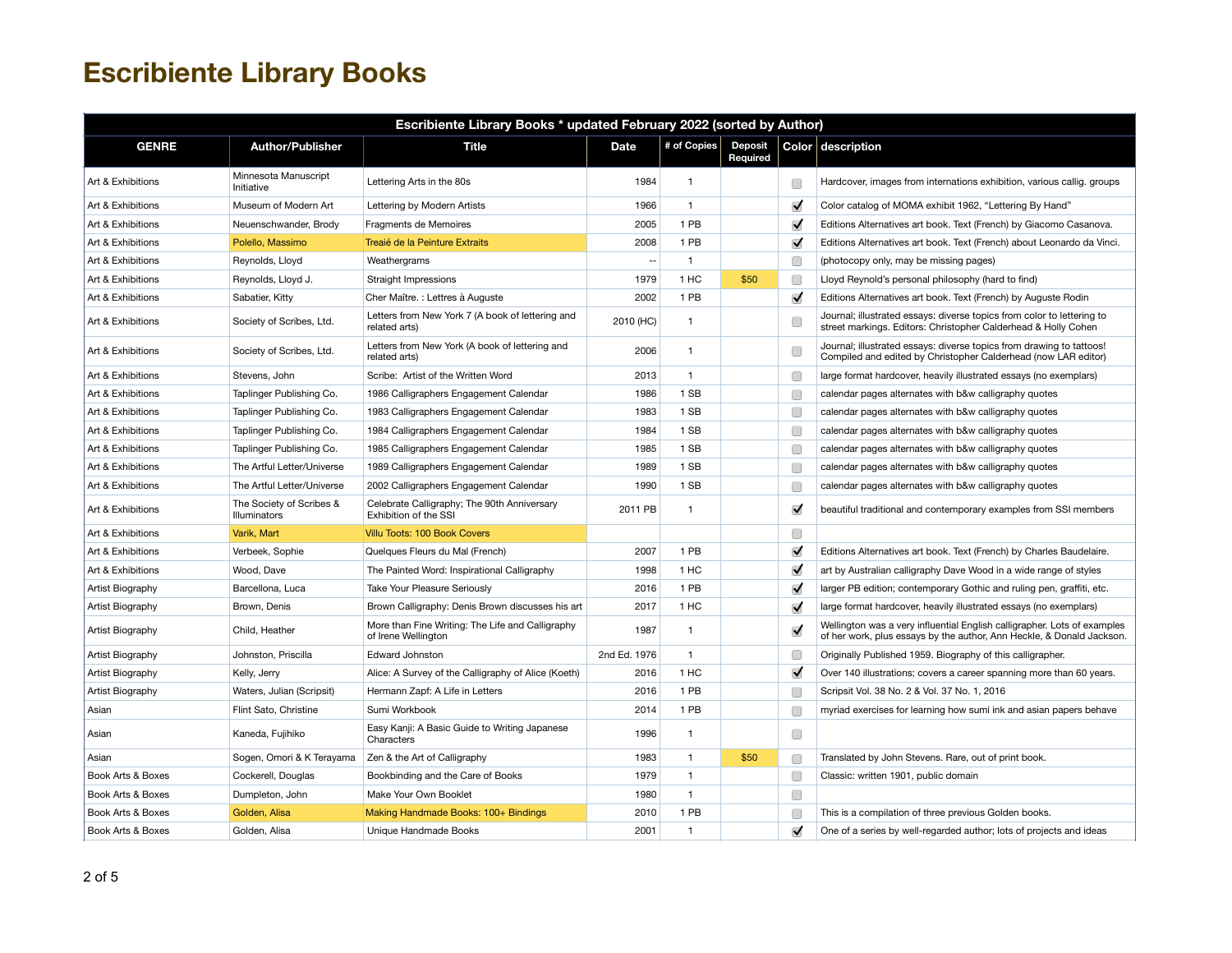| Escribiente Library Books * updated February 2022 (sorted by Author) |                                    |                                                                                         |               |                |                            |                      |                                                                                                                                           |  |  |
|----------------------------------------------------------------------|------------------------------------|-----------------------------------------------------------------------------------------|---------------|----------------|----------------------------|----------------------|-------------------------------------------------------------------------------------------------------------------------------------------|--|--|
| <b>GENRE</b>                                                         | <b>Author/Publisher</b>            | <b>Title</b>                                                                            | <b>Date</b>   | # of Copies    | <b>Deposit</b><br>Required |                      | Color description                                                                                                                         |  |  |
| Book Arts & Boxes                                                    | Hollander, Annette                 | Easy to Make Decorative Boxes and Desk<br>Accessories (Dover)                           | (1974) 1986   | $\mathbf{1}$   |                            | □                    |                                                                                                                                           |  |  |
| Book Arts & Boxes                                                    | Johnson, Pauline                   | <b>Creative Bookbinding</b>                                                             | 1973          | $\mathbf{1}$   |                            | Г                    | Looks dated, but good info; 1/3rd is decorating paper with stamps etc                                                                     |  |  |
| Book Arts & Boxes                                                    | Kafka, Francis                     | How to Clothbind a Paperback Book                                                       | 1980          | $\mathbf{1}$   |                            | Г                    | Small book, very detailed for beginners                                                                                                   |  |  |
| Book Arts & Boxes                                                    | LaPlantz, Shereen                  | The Art & Craft of Handmade Books                                                       | 2001          | 1 HC           |                            | $\blacktriangledown$ | author of "Cover to Cover", lived in Santa Fe                                                                                             |  |  |
| <b>Business of Calligraphy</b>                                       | Thorpe, Molly Suber                | The Calligrapher's Business Handbook                                                    |               | 2017 1 PB      |                            | C                    | Pricing and policies for lettering artists * N/A currently (lost?)                                                                        |  |  |
| Calligraphy - Blackletter                                            | Cristina Paoli                     | Mexican Blackletter                                                                     | 2006          | 1 HC           |                            | $\blacktriangledown$ | no instruction; interesting look at the history of BL in Mexican culture                                                                  |  |  |
| Calligraphy - Blackletter                                            | Endress, Franz                     | Handgeschriebene Schriften                                                              | 2012          | 1 PB, tiny     |                            | C                    | Reprint of a German lettering manual ~ 1914. Monoline scripts, broad-<br>edged cursive alphabets, and a variety of Blackletter alphabets. |  |  |
| Calligraphy - Blackletter                                            | Shaw. Paul                         | <b>Black Letter Primer</b>                                                              | 1982          | 1 PB           |                            | Г                    | Deposit required. An introduction to Gothic Alphabets                                                                                     |  |  |
| Calligraphy - Brush Lettering                                        | Holliday, Eliza/Reaves, M.         | The Lively Brush (Book & DVD set)                                                       | 2014          | $\mathbf{1}$   |                            | O                    |                                                                                                                                           |  |  |
| Calligraphy - Brush Lettering                                        | Kelly Klapstein                    | The Art of Brush Lettering                                                              | 2018          | 1 PB           |                            | $\blacktriangledown$ | A stroke-by-stroke guide to the practice & techniques of brush lettering                                                                  |  |  |
| Calligraphy - Brush Lettering                                        | Reaves, Marilyn & Eliza<br>Schulte | Brush Lettering: An Instructional Manual in<br>Western Brush Calligraphy                | 1994          | $\mathbf{1}$   |                            | □                    |                                                                                                                                           |  |  |
| Calligraphy - Brush Lettering                                        | Song, Grace                        | Brush Pen Lettering                                                                     | 2017          | 1 PB           |                            | $\blacktriangledown$ | Step-by-step workbook for lettering decorative scripts                                                                                    |  |  |
| Calligraphy - Celtic/Uncial                                          | Baker, Arthur                      | Celtic Hand: Stroke by Stroke (Dover)                                                   | 1983          | $\mathbf{1}$   |                            | Г                    | very detailed illustrations of Uncial A-Z, with pen manipulation                                                                          |  |  |
| Calligraphy - Celtic/Uncial                                          | Hampton, Wade                      | Workbook on Uncials, A (calligraphed)                                                   | 1981          | $\mathbf{1}$   | \$50                       | Г                    | Rare workbook on Uncials (book is being scanned)                                                                                          |  |  |
| Calligraphy - Copperplate/PP                                         | Antonio, Paul                      | Copperplate Script - A Yin & Yang Approach                                              | 2018          | $\mathbf{1}$   |                            | $\Box$               |                                                                                                                                           |  |  |
| Calligraphy - Copperplate/PP                                         | Bickham, George                    | Short Description of the American Colonies, A                                           | 1975          | $\mathbf{1}$   |                            | C                    | no instruction; examples of ornate copperplate (repro. from 1743)                                                                         |  |  |
| Calligraphy - Copperplate/PP                                         | Bickham, George                    | Universal Penman                                                                        | 1968          | $\mathbf{1}$   |                            | O                    |                                                                                                                                           |  |  |
| Calligraphy - Copperplate/PP                                         | Broad, Judy                        | Creative Calligraphy: 20 Projects                                                       | 2017          | PB             |                            | $\blacktriangledown$ | Discover your own unique style with 20 stunning projects                                                                                  |  |  |
| Calligraphy - Copperplate/PP                                         | Cheng, Jarrin                      | Flourishing: Incorporating Modern Flourishes into<br>Your Lettering                     | 2017          | 1 PB           |                            | $\blacktriangledown$ | guidebook to help you embellish your modern calligraphy letterforms<br>with loops, swoops, turns, and letter extensions                   |  |  |
| Calligraphy - Copperplate/PP                                         | Jackson, Dick                      | Copperplate Calligraphy                                                                 | 1979          | 1 PB (SB)      |                            | C                    | detailed exercises for mastering copperplate                                                                                              |  |  |
| Calligraphy - Copperplate/PP                                         | Kaufman & Homelsky                 | Calligraphy in the Copperplate Style                                                    | 1980 (2)      | $\overline{c}$ |                            | Г                    | Short book; breaks down every letter and includes numerals                                                                                |  |  |
| Calligraphy - Copperplate/PP                                         | Kerpersaks, Veiko                  | Flourish - An Introduction to Historical<br>Copperplate and Modern Calligraphy          | 2021          | 1 PB           |                            | Г                    | very thorough, and includes section on gilding                                                                                            |  |  |
| Calligraphy - Copperplate/PP                                         | Lupfer, E. A.                      | Ornate Pictorial Calligraphy                                                            | 1982          | 1 PB           |                            | С                    | Dover Pub. reissue of 1951 book.                                                                                                          |  |  |
| Calligraphy - Copperplate/PP                                         | Menser, Larry                      | Learning Copperplate/Spencerian Script                                                  | 1980          | $\mathbf{1}$   |                            | O                    |                                                                                                                                           |  |  |
| Calligraphy - Copperplate/PP                                         | Schneider, Linda                   | Designing Faces, Figures, Florals and more!                                             | 2009          | 1 PB           |                            | C                    | contemporary Ornate Pictorial Design tutorials (for pointed pen)                                                                          |  |  |
| Calligraphy - Copperplate/PP                                         | Schwandner, Johann                 | Calligraphy (Dover)                                                                     | 1958          | 1 Tall         |                            | Г                    | large format; examples of ornate flourishing and decorated caps                                                                           |  |  |
| Calligraphy - Copperplate/PP                                         | <b>Thorpe, Molly Suber</b>         | <b>Mastering Modern Calligraphy</b>                                                     | 2019          | 1 SB           |                            | $\blacktriangledown$ | nice followup to her first book; organizes variations into "styles"                                                                       |  |  |
| Calligraphy - Copperplate/PP                                         | Thorpe, Molly Super                | Modern Calligraphy: Everything You Need to<br>Know to Get Started in Script Calligraphy | 2013          | $\mathbf{1}$   |                            | $\blacktriangledown$ | "Modern" pointed pen, A-Z variations; projects; flourishing etc.                                                                          |  |  |
| Calligraphy - Copperplate/PP                                         | Turner, Gordon                     | The Technique of Copperplate Calligraphy                                                | 1987          | 1 PB           |                            | Г                    | "A manual and model book of the Pointed Pen method."                                                                                      |  |  |
| Calligraphy - Copperplate/PP                                         | Yallop, Rachel                     | <b>Copperplate Variations</b>                                                           | 2019          | 1 SB           |                            | $\checkmark$         | continues from her first book with 3 gorgeous variation alphabets                                                                         |  |  |
| Calligraphy - Copperplate/PP                                         | Yallop, Rachel                     | A Simple Copperplate Manual                                                             | 2015 (spiral) | $\mathbf{1}$   |                            | $\blacktriangledown$ | 50pp spiral bound; formal copperplate + flourishing and layout advice                                                                     |  |  |
| Calligraphy - Italic                                                 | Camp, Anne                         | Pen Lettering                                                                           | 1979          | $\mathbf{1}$   |                            | Г                    | Roehampton UK lecturer. Fifth edition (original from 1957)                                                                                |  |  |
| Calligraphy - Italic                                                 | Fairbank, Alfred                   | Handwriting Manual, A                                                                   | 1975          | $\mathbf{1}$   |                            | $\Box$               |                                                                                                                                           |  |  |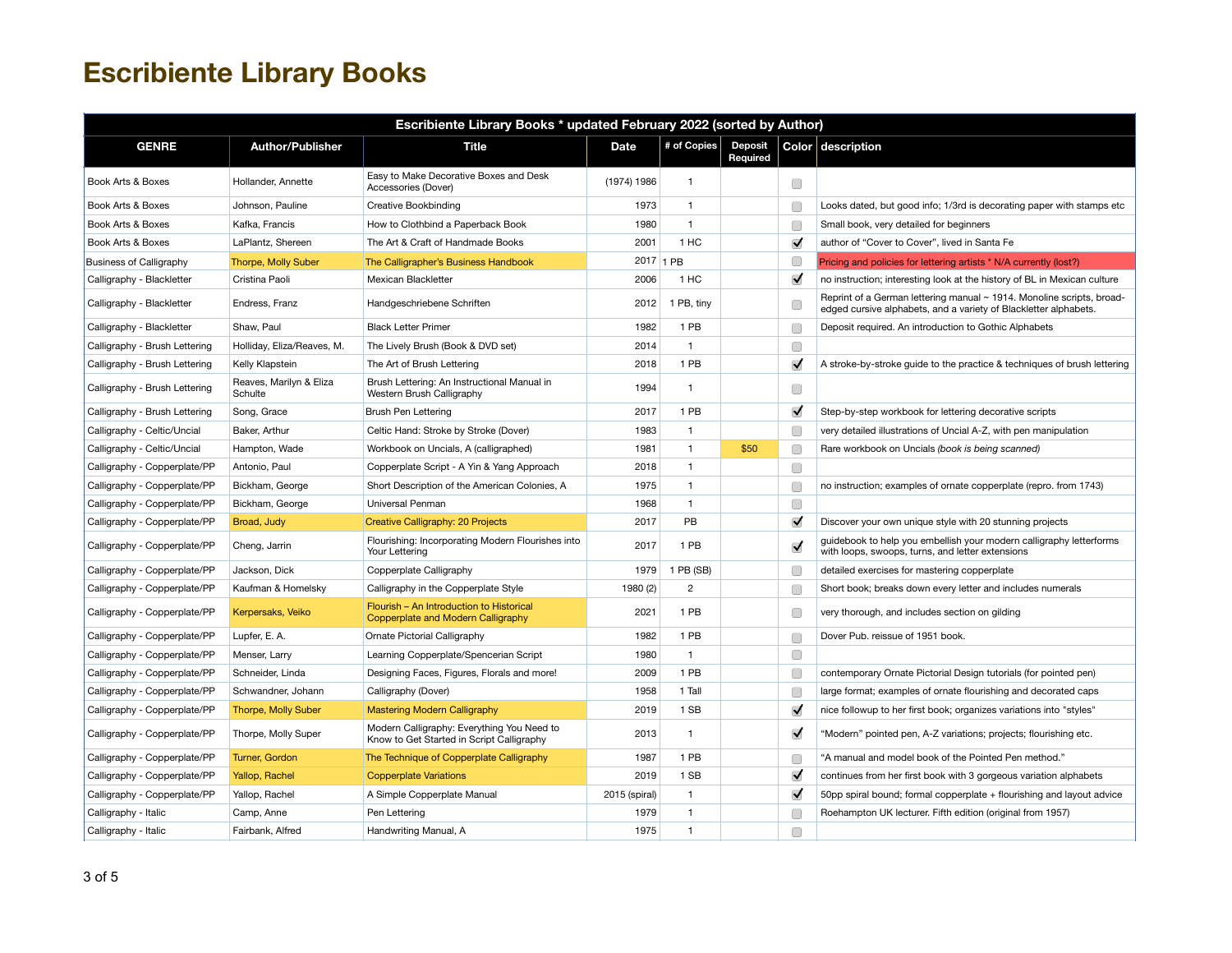| Escribiente Library Books * updated February 2022 (sorted by Author) |                         |                                                                                   |              |                |                            |                      |                                                                                                                                                                                 |  |
|----------------------------------------------------------------------|-------------------------|-----------------------------------------------------------------------------------|--------------|----------------|----------------------------|----------------------|---------------------------------------------------------------------------------------------------------------------------------------------------------------------------------|--|
| <b>GENRE</b>                                                         | <b>Author/Publisher</b> | <b>Title</b>                                                                      | <b>Date</b>  | # of Copies    | <b>Deposit</b><br>Required |                      | Color description                                                                                                                                                               |  |
| Calligraphy - Italic                                                 | Goines, David           | Introduction to the Elements of Calligraphy, An                                   | 1975         | 1 Tall         |                            | $\Box$               | Italic style; calligraphed book                                                                                                                                                 |  |
| Calligraphy - Italic                                                 | Reynolds, Lloyd         | Italic Calligraphy and Handwriting                                                | 1969         | $\mathbf{1}$   |                            | Œ                    | small book, 6x9, 34th printing!                                                                                                                                                 |  |
| Calligraphy - Italic                                                 | Standard, Paul          | Arrighi's Running Hand                                                            | 1979         | $\mathbf{1}$   |                            | C                    | A study of Chancery Cursive, incl. 1522 "Operina"                                                                                                                               |  |
| Calligraphy - Italic                                                 | Taipale, Denys          | Italic Calligraphy                                                                | 1983         | $\mathbf{1}$   |                            | □                    |                                                                                                                                                                                 |  |
| Calligraphy - Lettering                                              | Doh, Jenny              | <b>Creative Lettering</b>                                                         | 2013         | 1 PB           |                            | $\blacktriangledown$ | lots of ideas from "top artists" incl. Barbara Close, Lisa Englebrecht                                                                                                          |  |
| Calligraphy - Lettering                                              | Hische, Jessica         | In Progress: See Inside a Lettering Artist's<br>Sketchbook, from Pencil to Vector | 2015 (HC)    | $\mathbf{1}$   |                            | $\blacktriangledown$ | reveals the creative and technical process behind creating hand<br>lettering project; includes how to draw vectors in Adobe Illustratrator                                      |  |
| Calligraphy - Lettering                                              | Hong, Geum-Hee          | <b>Script Fonts</b>                                                               | 2016         | $\mathbf{1}$   |                            | $\blacktriangledown$ | CD (Mac/PC) with 122 free fonts; over 330 typefaces covered                                                                                                                     |  |
| Calligraphy - Lettering                                              | Kim, Scott              | Inversions                                                                        | 1981         | $\mathbf{1}$   |                            | C                    |                                                                                                                                                                                 |  |
| Calligraphy - Lettering                                              | Leterme. Yves           | Litterae (boxed collection of 24 cards)                                           | 2014         | $\mathbf{1}$   |                            | $\blacktriangledown$ | Latin quotations, each rendered in a calligraphically fitting style. The<br>reverse side of each card contains the Latin text again along with<br>English and Dutch translation |  |
| Calligraphy - Lettering                                              | McKeehan, Valerie       | The Complete Book of Chalk Lettering                                              | 2015 (HC)    | $\mathbf{1}$   |                            | $\blacktriangledown$ | Guide to lettering with chalk (inside covers are chalk boards!)                                                                                                                 |  |
| Calligraphy - Lettering                                              | Morentz & Friedman      | Morphing Monograms                                                                | 2018         | 1 SB           |                            | $\blacktriangledown$ | Creating Calligraphic Pinwheels by hand and by scan                                                                                                                             |  |
| Calligraphy - Lettering                                              | Sassoon, Rosemary       | Practical Guide to Lettering, The                                                 | 1985         | 1 PB           |                            | Г                    | drawn letters; covers writing/etching on glass; UK centric                                                                                                                      |  |
| Calligraphy Tutorials General                                        | A Quill Book            | Calligrapher's Handbook, The                                                      | 1985         | $\mathbf{1}$   |                            | $\blacktriangledown$ | heavily illustrated, introduction to various styles, some history                                                                                                               |  |
| Calligraphy Tutorials General                                        | Callery, Emma           | The Complete Calligrapher                                                         | 1993         | 1 HC           |                            | $\blacktriangledown$ | comprehensive guide of techniques and alphabets                                                                                                                                 |  |
| Calligraphy Tutorials General                                        | Calzolari / Salice      | Calligraphy: A Course in Cursive Script                                           | 2018         | 1 SB           |                            | Œ                    | Spiral-bound; Pencil, Pen & Brush; History, techniques & alphabets                                                                                                              |  |
| Calligraphy Tutorials General                                        | Catich, Edward          | Reed, Pen & Brush Alphabets                                                       | 1980         | $\mathbf{1}$   | \$50.00                    | C                    | good exemplars; incl. roman, italic, uncial, rustic, blackletter, versals                                                                                                       |  |
| Calligraphy Tutorials General                                        | Chazal, Julien          | Calligraphy: A Complete Guide                                                     | 2013         | $\mathbf{1}$   |                            | $\blacktriangledown$ | 40 exemplars; Roman, Medieval, Gothic, Contemporary + PointedPen                                                                                                                |  |
| Calligraphy Tutorials General                                        | Child, Heather          | Lessons in Formal Writing (Edward Johnson)                                        | 1986         | 1 PB           |                            | Г                    | Tributes to EJ; samples, lectures and lessons by EJ                                                                                                                             |  |
| Calligraphy Tutorials General                                        | Child. Heather          | <b>Edward Johnston</b>                                                            | 1971         | $\mathbf{1}$   |                            | Г                    | Classic: terrific reference on "penmanship" history; Foundational tips                                                                                                          |  |
| Calligraphy Tutorials General                                        | Cicale, Annie           | Art & Craft of Hand Lettering, The                                                | Revised 2018 |                |                            | C                    | Recommended for beginners                                                                                                                                                       |  |
| Calligraphy Tutorials General                                        | Cicale, Annie           | Art & Craft of Hand Lettering, The                                                | 2004         | $\mathbf{1}$   |                            | $\blacktriangledown$ | Recommended for beginners                                                                                                                                                       |  |
| Calligraphy Tutorials General                                        | Couch, Malcolm          | Creative Calligraphy: The Art of Beautiful Writing                                | 1996         | 1 HC           |                            | $\blacktriangledown$ | Many Styles. Versals exemplar used by Janice G. (10/18)                                                                                                                         |  |
| Calligraphy Tutorials General                                        | Donley, Marci           | Simple Stroke Calligraphy                                                         | 2006         | $\mathbf{1}$   |                            | $\blacktriangledown$ | Rec. for beginners; step-by-step Gothic, Italic, Uncial, Copperplate                                                                                                            |  |
| Calligraphy Tutorials General                                        | Douglass, Ralph         | Calligraphic Letter with wide pen & brush                                         | 1967         | 1 HC           |                            | Œ                    | Spiral-bound; cover brush lettering                                                                                                                                             |  |
| Calligraphy Tutorials General                                        | Drogin, Marc            | Medieval Calligraphy (Dover)                                                      | 1980         | 2 (HC&PB)      |                            | Г                    | History + Exemplars: Rustic, Uncial, Versals, Gothic, Bastarda                                                                                                                  |  |
| Calligraphy Tutorials General                                        | Dubosch, Carol          | <b>Folded Pen Adventures</b>                                                      | 2018         | 1 PB           |                            | $\blacktriangledown$ | Exemplars to learn a folded pen script with lots of variations/examples                                                                                                         |  |
| Calligraphy Tutorials General                                        | DuBosch, Carol          | <b>Bone Script / Neuland</b>                                                      | 2021         | 1 PB           |                            | $\blacktriangledown$ |                                                                                                                                                                                 |  |
| Calligraphy Tutorials General                                        | Durer, Albrecht         | Of the Just Shaping of Letters                                                    | 1965         | $\overline{c}$ |                            | Œ                    | Small book; very detailed analysis of Romans A-Z, plus Gothic (2pgs)                                                                                                            |  |
| Calligraphy Tutorials General                                        | Engelbrecht, Lisa       | Modern Calligraphy and Hand Lettering                                             | 2008         | $\mathbf{1}$   |                            | $\blacktriangledown$ | Recommended, contemporary styles. (Lisa's DVD is also in library.)                                                                                                              |  |
| Calligraphy Tutorials General                                        | Fairbank, Alfred        | Book of Scripts, A                                                                | 1977         | $\mathbf{1}$   |                            | Г                    | 80 plates; wide range of historical examples                                                                                                                                    |  |
| Calligraphy Tutorials General                                        | Ferraro, Cari           | Calligraphy and Illumination                                                      | 2010         | 1 Tall PB      |                            | $\blacktriangledown$ | large; Foundational; Uncial; Blackletter; Versals; Italic; + Illumination                                                                                                       |  |
| Calligraphy Tutorials General                                        | Girard, Alice           | I Love Calligraphy                                                                | 6th Ed. 1981 | 1 PB           |                            | Г                    | Spiral-bound; self-published by founding member of Escribiente                                                                                                                  |  |
| Calligraphy Tutorials General                                        | Godfrey-Nichols, Gaye   | <b>Mastering Calligraphy</b>                                                      | 2013         | $\mathbf{1}$   |                            | $\blacktriangledown$ | Rec. Broad-edge, brush, ruling & pointed pen, plus artist profiles.                                                                                                             |  |
| Calligraphy Tutorials General                                        | Goffe & Ravenscroft     | Calligraphy School                                                                | 1994         | $\mathbf{1}$   |                            | $\blacktriangledown$ | Recommended for beginners                                                                                                                                                       |  |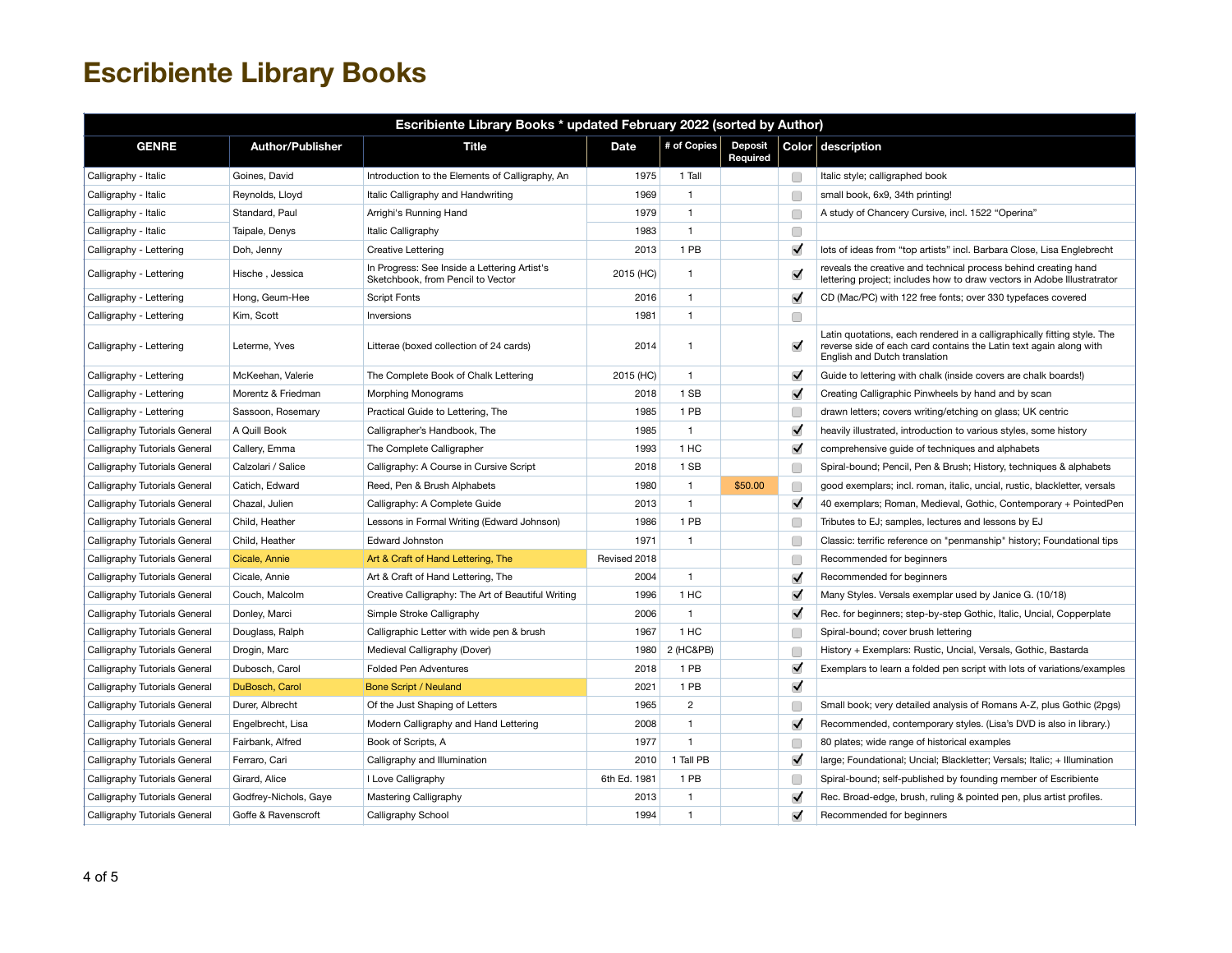| Escribiente Library Books * updated February 2022 (sorted by Author) |                             |                                                                |             |                |                            |                      |                                                                                                                                   |  |  |
|----------------------------------------------------------------------|-----------------------------|----------------------------------------------------------------|-------------|----------------|----------------------------|----------------------|-----------------------------------------------------------------------------------------------------------------------------------|--|--|
| <b>GENRE</b>                                                         | <b>Author/Publisher</b>     | <b>Title</b>                                                   | <b>Date</b> | # of Copies    | <b>Deposit</b><br>Required |                      | Color description                                                                                                                 |  |  |
| Calligraphy Tutorials General                                        | Goffe, Gaynor               | Calligraphy Made Easy                                          | 1994-1996   | 1 HC           |                            | ✓                    | For beginners; includes Sharpened Italics, great Versals exemplar                                                                 |  |  |
| Calligraphy Tutorials General                                        | Goines, David Lance         | A Basic Formal Hand                                            | 3rd ed 1976 | 1 PB Tall      |                            | □                    | calligraphed by the author, detailed exemplar for Foundational-style                                                              |  |  |
| Calligraphy Tutorials General                                        | Gourdie, Tom                | <b>Calligraphic Styles</b>                                     | 1979        | $\mathbf{1}$   |                            | C                    | Calligraphed book of many styles; gallery of examples                                                                             |  |  |
| Calligraphy Tutorials General                                        | Gourdie, Tom                | Calligraphy for the Beginner                                   | 1979        | 1 Tall         |                            | O                    | large format, italic, rustic, uncial, gothic, versals                                                                             |  |  |
| Calligraphy Tutorials General                                        | Greenspan, Jay Seth         | <b>Hebrew Calligraphy</b>                                      | 1981        | $\mathbf{1}$   |                            | □                    |                                                                                                                                   |  |  |
| Calligraphy Tutorials General                                        | Haines, Susanne             | Calligrapher's Project Book, The                               | 1990        | $\mathbf{1}$   |                            | $\blacktriangledown$ | Beginners: Exemplars for 7 styles + projects by 11 artists; plus Gallery                                                          |  |  |
| Calligraphy Tutorials General                                        | Harris, David               | Art of Calligraphy, The                                        | 1995 (2))   | 2              |                            | $\blacktriangledown$ | Recommended for beginners,; good Exemplars of many styles                                                                         |  |  |
| Calligraphy Tutorials General                                        | Harris, David               | Calligrapher's Bible, The                                      | 2004        | $\mathbf{1}$   |                            | ✓                    |                                                                                                                                   |  |  |
| Calligraphy Tutorials General                                        | Hartung, Ruthanne           | Fraktur: Tips, Tools, and Techniques for Learning<br>the Craft | 2008        | 1 HC/SB        |                            | $\blacktriangledown$ | history, tools, lettering and many ornate examples and patterns                                                                   |  |  |
| Calligraphy Tutorials General                                        | Hazeldine, Gillian          | Contemporary Calligraphy                                       | 2017        | 1 HC           |                            | O                    | instruction in formal scripts well and how to adapt and vary them to<br>enhance and interpret texts. Author is                    |  |  |
| Calligraphy Tutorials General                                        | Imai, Carrie                | Dancin' Pen (Book & DVD set)                                   | 2012        | 1              |                            | $\blacktriangledown$ | in-depth tutorial for pen manipulation in Carrie's signature italic (+DVD)                                                        |  |  |
| Calligraphy Tutorials General                                        | Ingmire, Thomas             | Codici 2: Calligraphic Visual Communication<br>Research        | 2021        | 1 PB           |                            | $\blacktriangledown$ | Investigation into letterforms as vehicles for artistic expression                                                                |  |  |
| Calligraphy Tutorials General                                        | Ingmire, Thomas             | Portfolio of Exemplars                                         | 1981        | $\mathbf{1}$   |                            | O                    | Exemplars only (individual sheets in plastic)                                                                                     |  |  |
| Calligraphy Tutorials General                                        | Ismar, David                | Our Calligraphic Heritage (boxed set)                          | 1979, 1979  | 2 (lend 1)     | \$100                      | $\blacktriangledown$ | Beautiful boxed set of exemplars and text; all styles, esp. Romans.                                                               |  |  |
| Calligraphy Tutorials General                                        | Johnston, Edward            | Book of Sample Scripts, A                                      | 1976        | $\mathbf{1}$   |                            | C                    | Reproduction of Johnson manuscript from 1913; series of Biblical<br>texts.                                                        |  |  |
| Calligraphy Tutorials General                                        | Johnston, Edward            | Decoration and Its Uses                                        | 1991        | 1              |                            | □                    | (Orig. Pub 1971) Essay traces the development of letterforms & type.                                                              |  |  |
| Calligraphy Tutorials General                                        | Johnston, Edward            | Manuscript and Inscription Letters                             | 1911        | $\mathbf{1}$   |                            | □                    | Large format loose-leaf exemplars; nice versals, uncial, romans                                                                   |  |  |
| Calligraphy Tutorials General                                        | Johnston, Edward            | Writing & Illuminating & Lettering                             | 1978, 1979  | $\overline{2}$ |                            | O                    | Originally published in 1906. Classic and influential text.                                                                       |  |  |
| Calligraphy Tutorials General                                        | Jonas, Gina                 | Finding the Flow: A Calligraphic Journey                       | 2006        | 1 PB, SB       |                            | O                    | 1st Edition. Exercises & techniques for loosening up, rhythm & flow.                                                              |  |  |
| Calligraphy Tutorials General                                        | Kleon, Austin               | Show Your Work                                                 | 2014        | 1 PB           |                            | □                    | small motivational book for creative artists                                                                                      |  |  |
| Calligraphy Tutorials General                                        | Knight, Stan                | Historical Scripts: A Handbook for Calligraphers               | 1984        | $\mathbf{1}$   |                            | □                    | Romans, Rustic, Uncials, Gothic, Humanist, etc.                                                                                   |  |  |
| Calligraphy Tutorials General                                        | Koskimäki-Ketelä, Marika    | Happy Lettering with the Right Tools                           | 2014        | $\mathbf{1}$   |                            | $\blacktriangledown$ | colorful & fun small book covering ruling pens                                                                                    |  |  |
| Calligraphy Tutorials General                                        | Lawther, Gail & Christopher | You Can Learn: Lettering and Calligraphy                       | 1987        | 1 HC           |                            | $\blacktriangledown$ | Lots of general exemplar plus some unusual/experimental alphabets                                                                 |  |  |
| Calligraphy Tutorials General                                        | MacDonald, Byron            | Calligraphy: The Art of Lettering with the Broad<br>Pen        | 1979        | 1.             |                            | □                    |                                                                                                                                   |  |  |
| Calligraphy Tutorials General                                        | Mahoney, Dorothy            | Craft of Callligraphy, The                                     | 1981        | $\mathbf{1}$   |                            | 0                    | some history; broad range of styles from italic, uncial, versals, gothic                                                          |  |  |
| Calligraphy Tutorials General                                        | Marsh, Don                  | First Steps Series: Calligraphy                                | 1996        | $\mathbf{1}$   |                            | □                    | Beginners; basic strokes, mostly Italic and variations; 15 projects                                                               |  |  |
| Calligraphy Tutorials General                                        | Martinez, Heather           | Lettering Journey: Fast, Functional, Fun!                      | 2019        | 1 PB           |                            | □                    | detailed strokes for beginners to brush lettering; uses markers                                                                   |  |  |
| Calligraphy Tutorials General                                        | Mazeran, Alain              | Florilege (Calligraphy & Photography)                          | 1986        | $\mathbf{1}$   |                            | $\blacktriangledown$ | Text in French. Calligraphy (by well-known artists) paired with floral<br>photography; large format; recommended. Text in French. |  |  |
| Calligraphy Tutorials General                                        | Mehigan & Noble             | The Encyclopedia of Calligraphy Techniques                     | 2005        | 1 HC           |                            | □                    | Exemplars, Illumination, and nice Gallery of art. Pub. by Quarto.                                                                 |  |  |
| Calligraphy Tutorials General                                        | Moring, Annie               | Calligraphy Stroke by Stroke                                   | 1995        | $\mathbf{1}$   |                            | $\blacktriangledown$ | For beginners; step-by-step strokes of 7 styles; includes galleries                                                               |  |  |
| Calligraphy Tutorials General                                        | Neugebaur, Fredrich         | Mystic Art of Written Forms, The                               | 1981        | 3              |                            | O                    | Recommended. Many examples of Neugebauer's work, esp. Gothic.                                                                     |  |  |
| Calligraphy Tutorials General                                        | Norman, Ann                 | Joy of Beginning Callligraphy                                  | 1979        | $\mathbf{1}$   |                            | □                    | Rec. for beginners. Dated looking "workbook", but good instructions.                                                              |  |  |
| Calligraphy Tutorials General                                        | Oceana                      | The Complete Guide to Calligraphy                              | 2006        | 1 PB           |                            | □                    | thick book full of examples and tutorials, many hands                                                                             |  |  |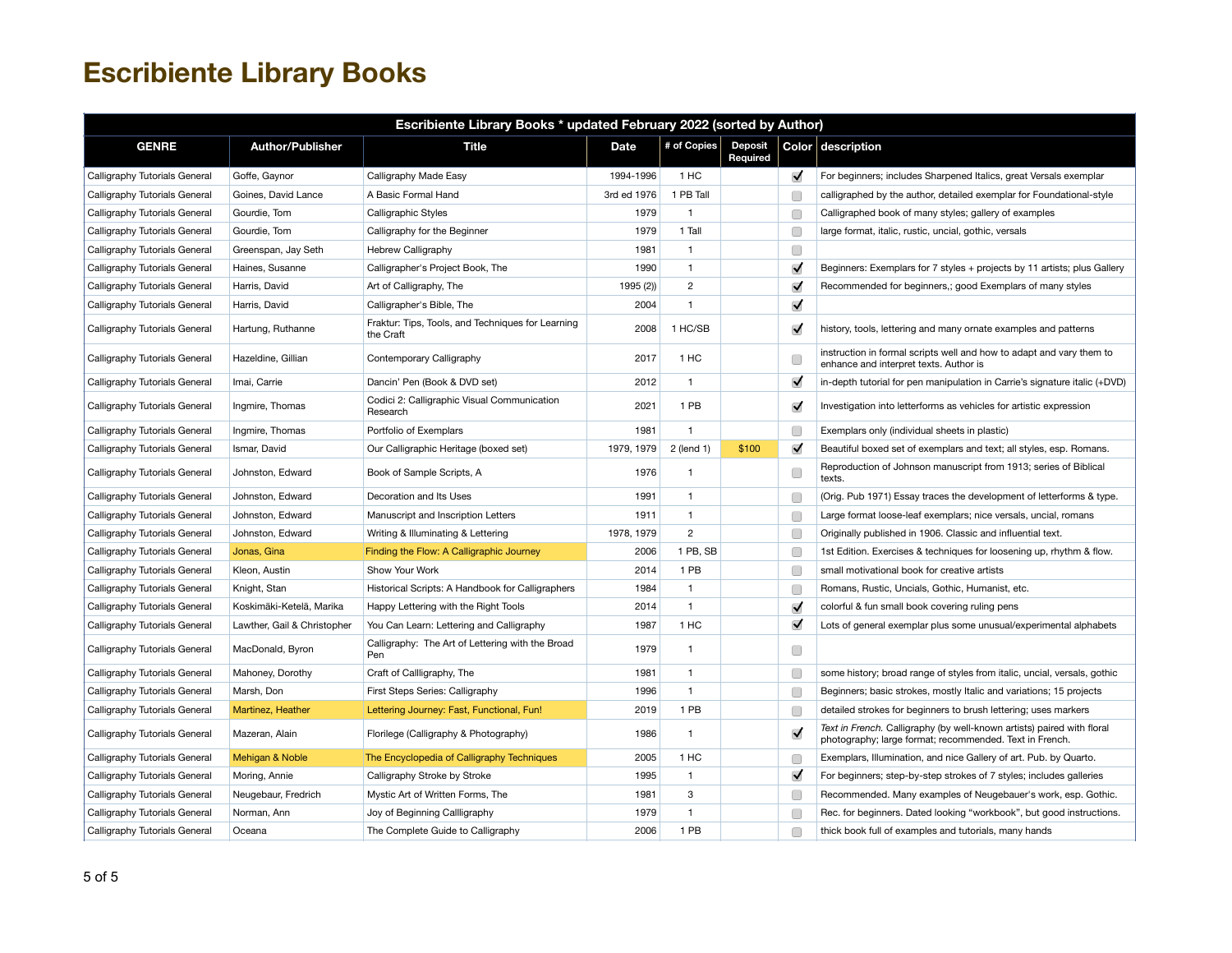| Escribiente Library Books * updated February 2022 (sorted by Author) |                         |                                                                                            |                           |                |                            |                      |                                                                                                                                               |  |  |  |
|----------------------------------------------------------------------|-------------------------|--------------------------------------------------------------------------------------------|---------------------------|----------------|----------------------------|----------------------|-----------------------------------------------------------------------------------------------------------------------------------------------|--|--|--|
| <b>GENRE</b>                                                         | <b>Author/Publisher</b> | Title                                                                                      | Date                      | # of Copies    | <b>Deposit</b><br>Required |                      | Color description                                                                                                                             |  |  |  |
| Calligraphy Tutorials General                                        | Pearce, Charles         | Anatomy of Letters, The                                                                    | 1987                      | $\mathbf{1}$   |                            | C                    | Exemplars and ductus for 6 hands (Foundational, Uncial, Running Book<br>Hand, Gothic Black Letter, Rotunda, and Italic).                      |  |  |  |
| Calligraphy Tutorials General                                        | Pearce, Charles         | Calligraphy Sampler, The (Roman Alphabets)                                                 | 1985                      | $\mathbf{1}$   |                            | C                    | 25 Roman-based alphabets, with quotations; no stroke-order (ductus)                                                                           |  |  |  |
| Calligraphy Tutorials General                                        | Pearce, Charles         | Little Manual of Calligraphy, The                                                          | 1981                      | $\mathbf{1}$   |                            | Œ                    | Five basic alphabets illustrated: Foundational, Italic, Half-Uncial and<br>Uncial, Gothic Black Letter, Running Book Hand. History & Gallery. |  |  |  |
| Calligraphy Tutorials General                                        | Sassoon, Rosemary       | Practical Guide to Calligraphy, The                                                        | 1982                      | $\mathbf{1}$   |                            | $\Box$               |                                                                                                                                               |  |  |  |
| Calligraphy Tutorials General                                        | Shepherd, Margaret      | Using Calligraphy                                                                          | 1979                      | $\mathbf{1}$   |                            | C                    | "A Workbook of Alphabets, Projects and Techniques"                                                                                            |  |  |  |
| Calligraphy Tutorials General                                        | Shepherd, Margaret      | Learning Calligraphy: A Book of Lettering, Design<br>and History                           | 1977-1980                 | $\mathbf{1}$   |                            | C                    | Roman, Celtic, Versals, Gothic, Gothic Caps, Bookhand, Italics, Caps &<br>Swashes, Numerals                                                   |  |  |  |
| Calligraphy Tutorials General                                        | Shepherd, Margaret      | Borders for Calligraphy: How to Design a<br>Decorated Page                                 | 1980                      | $\overline{c}$ |                            | C                    | Easy to follow practical guide for beginning illumination. Includes<br>decorated initials, celtic & gothic ornaments, borders, adding color.  |  |  |  |
| Calligraphy Tutorials General                                        | Shepherd, Margaret      | Capitals for Calligraphy                                                                   | 1982                      | $\overline{c}$ |                            | Œ                    | the usual + Greek, Runic, Gothic, Versals, scroll, Ronde, Legende, and<br>good coverage of drawing decorated initials, design & composition   |  |  |  |
| Calligraphy Tutorials General                                        | Smith, John             | Creative Calligraphy: Learn the Timeless Art of<br><b>Beautiful Writing</b>                | 1998                      | $\mathbf{1}$   |                            | $\blacktriangledown$ | All styles; includes easy projects plus making stamps and paper                                                                               |  |  |  |
| Calligraphy Tutorials General                                        | Society of Scribes      | 1980 Society of Scribes Engagement Calendar                                                | 1980                      | 1 SB           |                            | Г                    | calendar pages alternates with b&w calligraphy quotes                                                                                         |  |  |  |
| Calligraphy Tutorials General                                        | Speedball               | Speedball Textbooks - 19th Edition                                                         | (1960) Rev'65             | $\mathbf{1}$   |                            | Œ                    |                                                                                                                                               |  |  |  |
| Calligraphy Tutorials General                                        | Speedball               | Speedball Textbooks - 20th Edition                                                         | 1972                      | $\mathbf{1}$   |                            | Г                    | Editors: Charles Stoner and Henry Frankenfield                                                                                                |  |  |  |
| Calligraphy Tutorials General                                        | Speedball               | Speedball Textbooks - 21st Edition                                                         | purch. 1984               | $\mathbf{1}$   |                            | Œ                    | Editors: R A Rechelt, J C Fink, M J McKenna                                                                                                   |  |  |  |
| Calligraphy Tutorials General                                        | Speedball               | Speedball Textbooks - 22nd Edition                                                         | 1991                      | $\mathbf{1}$   |                            | C                    | Editors: Joanne Fink, Judy Kaskin                                                                                                             |  |  |  |
| Calligraphy Tutorials General                                        | Speedball               | Speedball Textbooks - 23rd Edition                                                         | 1999                      | $\mathbf{1}$   |                            | C                    | Editors: Joanne Fink, Judy Kaskin                                                                                                             |  |  |  |
| Calligraphy Tutorials General                                        | Speedball               | Speedball Textbooks - 24th Edition                                                         | 2016                      | $\mathbf{1}$   |                            | C                    | Editors: Angela Vangalis & Randall M. Hasson                                                                                                  |  |  |  |
| Calligraphy Tutorials General                                        | Speedball               | Speedball Textbooks - 25th Edition                                                         | 2021                      | $\mathbf{1}$   |                            | C                    | Editors: Suzanne Cunningham, Sachin Shah, and Carl Rohr                                                                                       |  |  |  |
| Calligraphy Tutorials General                                        | Stevens, John           | Special Subjects: Lettering & Word Design                                                  | 2012                      | $\mathbf{1}$   |                            | $\blacktriangledown$ | 20 original alphabets; from funky and fun to elegant and embellished                                                                          |  |  |  |
| Calligraphy Tutorials General                                        | Stribley, Miriam        | The Calligraphy Sourcebook                                                                 | 1986                      | 1 HC           |                            | $\blacktriangledown$ | over 100 alphabets and styles; little instruction (not for beginners)                                                                         |  |  |  |
| Calligraphy Tutorials General                                        | Svaren, Jacqueline      | Written Letters - 29 Alphabets for Calligraphers                                           | 1986 1st Rev.             | 1 Tall SB      |                            | Œ                    | Rec. Beg. Exemplars, large spiral bound, inc. Neuland, Bone,<br>Blackletter (improved)                                                        |  |  |  |
| Calligraphy Tutorials General                                        | Svaren, Jacqueline      | Written Letters - 33 Alphabets for Calligraphers                                           | 1986 2nd Rev. 2 (HC & PB) |                |                            | Œ                    | 33 = Incl. Bookhand Caps, expanded handwriting.                                                                                               |  |  |  |
| Calligraphy Tutorials General                                        | Veiko Kespersaks        | Calligraphy in 24 Hours                                                                    | 2011                      | 2 PB           |                            | $\blacktriangledown$ | covers a wide range of styles; don't be misled by the corny title!                                                                            |  |  |  |
| Calligraphy Tutorials General                                        | Waters, Sheila          | Foundations of Calligraphy                                                                 | 2014 (2006)               | $\mathbf{1}$   |                            | C                    |                                                                                                                                               |  |  |  |
| Calligraphy Tutorials General                                        | Wilson, Diana Hardy     | Encyclopedia of Calligraphy Techniques, The                                                | 1990                      | $\mathbf{1}$   |                            | $\blacktriangledown$ | Recommended for beginners. Variety of styles; nice gallery.                                                                                   |  |  |  |
| Calligraphy Tutorials General                                        | Winter, Eleanor         | Italic and Copperplate Calligraphy                                                         | 2011                      | 1 PB           |                            | Œ                    | Good for beginners                                                                                                                            |  |  |  |
| Calligraphy Tutorials General                                        | Winter, Eleanor         | 1-2-3 Calligraphy                                                                          | 2006 HC                   | 1 HC           |                            | $\blacktriangledown$ | Letters and Projects for Beginners and Beyond; Italics, Gothic, Caps                                                                          |  |  |  |
| Calligraphy Tutorials General                                        | Wotzkow, Helm           | Art of Hand Lettering, The (Dover)                                                         | 1967                      | $\mathbf{1}$   |                            | $\Box$               |                                                                                                                                               |  |  |  |
| Calligraphy Tutorials General                                        | Yallop, Rachel          | Creative Calligraphy                                                                       | 1993                      | 1 PB           |                            | C                    | covers a wide range of styles including experimental and brush                                                                                |  |  |  |
| Calligraphy Tutorials General                                        | Young, Alice            | Colour & Curves: A Parallel Pen Workbook                                                   | 2018                      | 1 PB           |                            | $\blacktriangledown$ | Engaging exercises in pen angle; "Gentle Gothic" detailed examplars                                                                           |  |  |  |
| Children                                                             | Svaren, Jacqueline      | Lojor's Letters: A Space-age Story about a Boy &<br>a Gnome & Learning Italic Handwriting. | 1981                      | $\mathbf{1}$   |                            | C                    | Rare. Guide for teaching children good handwriting. (Includes six cards<br>in inside back cover flap.)                                        |  |  |  |
| Children                                                             | Tudor, Tasha            | A is for Annabelle (A Doll's Alphabet)                                                     | 2001                      | 1 HC           |                            | $\blacktriangledown$ | useful for flower border ideas (a là Heather Held's Victorian Pen style)                                                                      |  |  |  |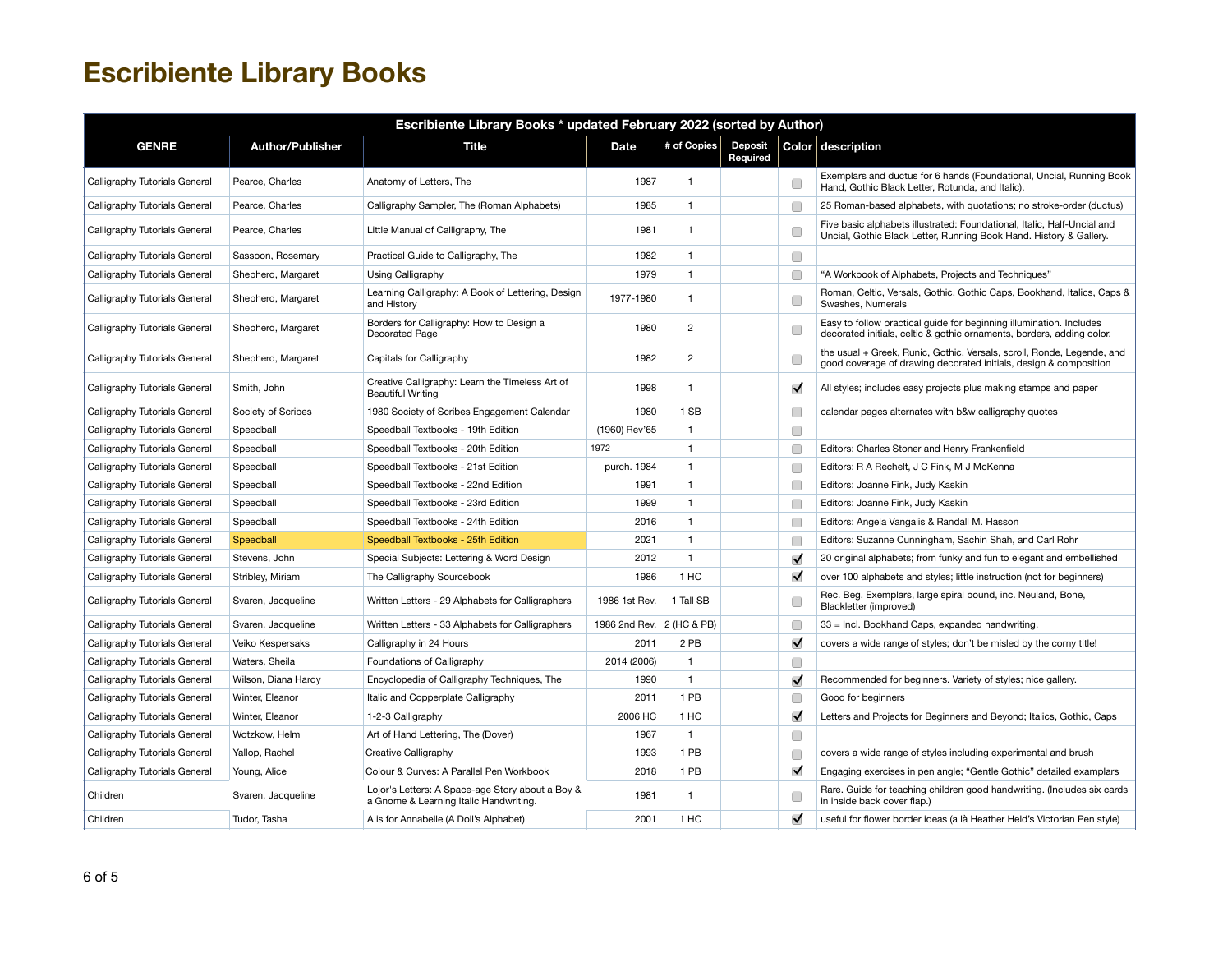| Escribiente Library Books * updated February 2022 (sorted by Author) |                              |                                                                                      |              |                |                            |                         |                                                                                                                                            |  |  |
|----------------------------------------------------------------------|------------------------------|--------------------------------------------------------------------------------------|--------------|----------------|----------------------------|-------------------------|--------------------------------------------------------------------------------------------------------------------------------------------|--|--|
| <b>GENRE</b>                                                         | <b>Author/Publisher</b>      | <b>Title</b>                                                                         | Date         | # of Copies    | <b>Deposit</b><br>Required |                         | Color description                                                                                                                          |  |  |
| Color                                                                | Noble & Waddington           | Art of Color Calligraphy, The                                                        | 1997, 03, 03 | 3              |                            | □                       | Rec. for Beginners. WC and gouache; creating backgrounds & borders                                                                         |  |  |
| Color                                                                | Walch and Hope               | Living Colors: The Definitive Guide to Color<br>Palettes Through the Ages            | 1995         | $\mathbf{1}$   |                            | $\overline{\mathsf{v}}$ | double spiral-bound volume displays 80 classic color schemes from art<br>and design history                                                |  |  |
| Creativity                                                           | Ayers, Gay                   | Unlocking The Words - A Book of Quotes                                               | 2016         | 1 PB           |                            | Œ                       | quotes from an artist/calligrapher's collection on Philosophy, Art, Family<br>and Friendship, Travel, Creativity, Poetry, Nature, and more |  |  |
| Creativity                                                           | Cameron, Julia               | Artist's Way, The                                                                    | 2002         | $\mathbf{1}$   |                            | O                       | Classic book on discovering your creative self                                                                                             |  |  |
| Creativity                                                           | Compilation                  | Pocket Positives for Inspiration (Quotes)                                            | 2006         | 1 PB           |                            | C                       | a book of quotations, nice length for calligraphy                                                                                          |  |  |
| Creativity                                                           | Freeman-Zachery, Rice        | Living the Creative Life                                                             | 2007         | $\mathbf{1}$   |                            | O                       |                                                                                                                                            |  |  |
| Creativity                                                           | Jonas, Gina                  | Calligraphy as Art and Meditation                                                    | 2018         | sp.bound       |                            | □                       |                                                                                                                                            |  |  |
| Creativity                                                           | Lach, Denise                 | Calligraphy: A Book of Contemporary Inspiration                                      | 2014 PB Ed   | $\mathbf{1}$   |                            | $\blacktriangledown$    | Rec. by expressive calligraphers such Yukimi Annand.                                                                                       |  |  |
| Creativity                                                           | London, Peter                | No More Secondhand Art: Awakening the Artist<br>Within                               | 1989         | $\mathbf{1}$   |                            | O                       |                                                                                                                                            |  |  |
| Creativity                                                           | Maisel, Eric                 | Fearless Creating: A Step-by-Step Guide to<br>Starting & Completing Your Work of Art | 1995         | $\mathbf{1}$   |                            | □                       | for writers, visual artists, and creators in any field                                                                                     |  |  |
| Design & Composition                                                 | Furber, Alan                 | Layout and Design for Calligraphers                                                  | 1984, 1984   | $\overline{2}$ |                            | Г                       | Lots of examples and ideas for balancing a layout                                                                                          |  |  |
| Handmade Cards & Crafts                                              | Chambers, Anne               | A Guide to Making Decorated Papers                                                   | 1989         | 1 PB           |                            | $\Box$                  |                                                                                                                                            |  |  |
| Handmade Cards & Crafts                                              | Choi, Kerr, Jaworski         | The Art of Card Making                                                               | 2005         | 1 PB           |                            | $\blacktriangledown$    | covers special days, thank yous, collage, fold-out, photos, envelopes                                                                      |  |  |
| Handmade Cards & Crafts                                              | Cook, Mary Lou               | Pastecraft (1st edition)                                                             | 1975         | $\mathbf{1}$   |                            | Œ                       | using Paste, Fabric, and Shellac to Cover Surfaces and Solid Objects                                                                       |  |  |
| Handmade Cards & Crafts                                              | Diane K. Maurer-Mathison     | The Art of Paste Paper                                                               | 2002         | 1 PB           |                            | $\blacktriangledown$    | best guide to PP; Combs, stamps, carved rollers, and multicolored<br>under-painting; out of print book                                     |  |  |
| Handmade Cards & Crafts                                              | Gilchrist, Paige             | Handcrafted Cards: From Elegant to Whimsical                                         | 1980         | $\mathbf{1}$   |                            | $\blacktriangledown$    | Nice color examples and ideas for making handmade cards                                                                                    |  |  |
| Handmade Cards & Crafts                                              | Golden, Alisa                | <b>Painted Papers</b>                                                                | 2008         | $\mathbf{1}$   |                            | $\blacktriangledown$    | Rec. Techniques for hand-painting paper for backgrounds, cards, etc.                                                                       |  |  |
| Handmade Cards & Crafts                                              | Hom & Worthington            | Calligraphy Crafts                                                                   | 1981         | $\overline{c}$ |                            | C                       | Practical guide to creating cards, bags, books; + envelope templates                                                                       |  |  |
| Handmade Cards & Crafts                                              | Irvine, Joan                 | How to Make Pop-ups                                                                  | 1987         | $\mathbf{1}$   |                            | O                       |                                                                                                                                            |  |  |
| Handmade Cards & Crafts                                              | Irvine, Joan                 | How to Make Super Pop-ups                                                            | 1992         | $\mathbf{1}$   |                            | □                       |                                                                                                                                            |  |  |
| Handmade Cards & Crafts                                              | Kelly, Rosie                 | Beyond Paste Paper, Artists' Books                                                   | 2012         | 1 PB           | RARE                       | $\blacktriangledown$    | SET of 2 books: includes tiny "Making Paste Papers" by Diane Maurer                                                                        |  |  |
| Handmade Cards & Crafts                                              | Mauer-Mathison, Diane        | Handcrafted Letter, The                                                              | 2001         | $\mathbf{1}$   |                            | $\blacktriangledown$    | includes leaf printing, pressed flower paper, woven cards, and more.                                                                       |  |  |
| Handmade Cards & Crafts                                              | Maurer-Mathison, Diane       | Paper Art                                                                            | 1997         | 1 PB           |                            | C                       | lots of creative ideas                                                                                                                     |  |  |
| Handmade Cards & Crafts                                              | McGraw, MaryJo               | Creative Rubber Stamping                                                             | 1998         | $\mathbf{1}$   |                            | $\overline{\mathsf{v}}$ | covers embossing, stamping, vellum, embellishments, antique finishes,<br>metallic markers, clay, beads, brayers & bleach, more.            |  |  |
| Handmade Cards & Crafts                                              | Palmer, Mike                 | Pop-Up Greeting Cards                                                                | 1993         | $\mathbf{1}$   |                            | $\blacktriangledown$    | "Over 50 simple to make projects"                                                                                                          |  |  |
| Handmade Cards & Crafts                                              | Renouf, Eloise               | 20 Ways to Draw a Tree (and 44 other things)                                         | 2013         | 1 PB           |                            | Œ                       | simple drawings to copy: birds, nature, insects, flowers, butterflies etc.                                                                 |  |  |
| Handmade Cards & Crafts                                              | Wibberley, Judith            | Just the Right Words                                                                 | 2007         | 1 PB           |                            | C                       | Over 400 messages and motifs for cardmakers and crafters                                                                                   |  |  |
| History of Calligraphy                                               | Anderson, Donald             | Art of Written Letters, The                                                          | 1969         | $\mathbf{1}$   |                            | Œ                       | Classic: From Romans to 20th Century + Greek/Arabic/Chinese                                                                                |  |  |
| History of Calligraphy                                               | Arrighi, Tagliente, Palatino | Three Classics of Italian Calligraphy                                                | 1953         | 1 PB           |                            | Г                       | Dover. All images with exception of Introduction by Oscar Ogg.                                                                             |  |  |
| History of Calligraphy                                               | Baker, Arthur                | Historic Calligraphic Alphabets (Dover)                                              | 1980         | 1 PB (SB)      |                            | Œ                       | Large examples: Romans, Carolingian, Gothic, more. Good for tracing.                                                                       |  |  |
| History of Calligraphy                                               | Catich, Edward               | Origin of the Serif, The (2nd Edition)                                               | 1991         | $\mathbf{1}$   |                            | C                       | the bible for gaining a deep understanding of Roman Capitals                                                                               |  |  |
| History of Calligraphy                                               | Clayton, Ewan                | The Golden Thread: A History of Writing                                              | 2014         | $\mathbf{1}$   |                            | Œ                       | Very readable history, from the Romans to computer typography                                                                              |  |  |
| History of Calligraphy                                               | Day, Lewis F.                | Alphabets Old & New                                                                  | 1985 (1910)  | 1 PB           |                            | □                       | grand tour of lettering styles from Romans to medieval; orig. pub. 1910                                                                    |  |  |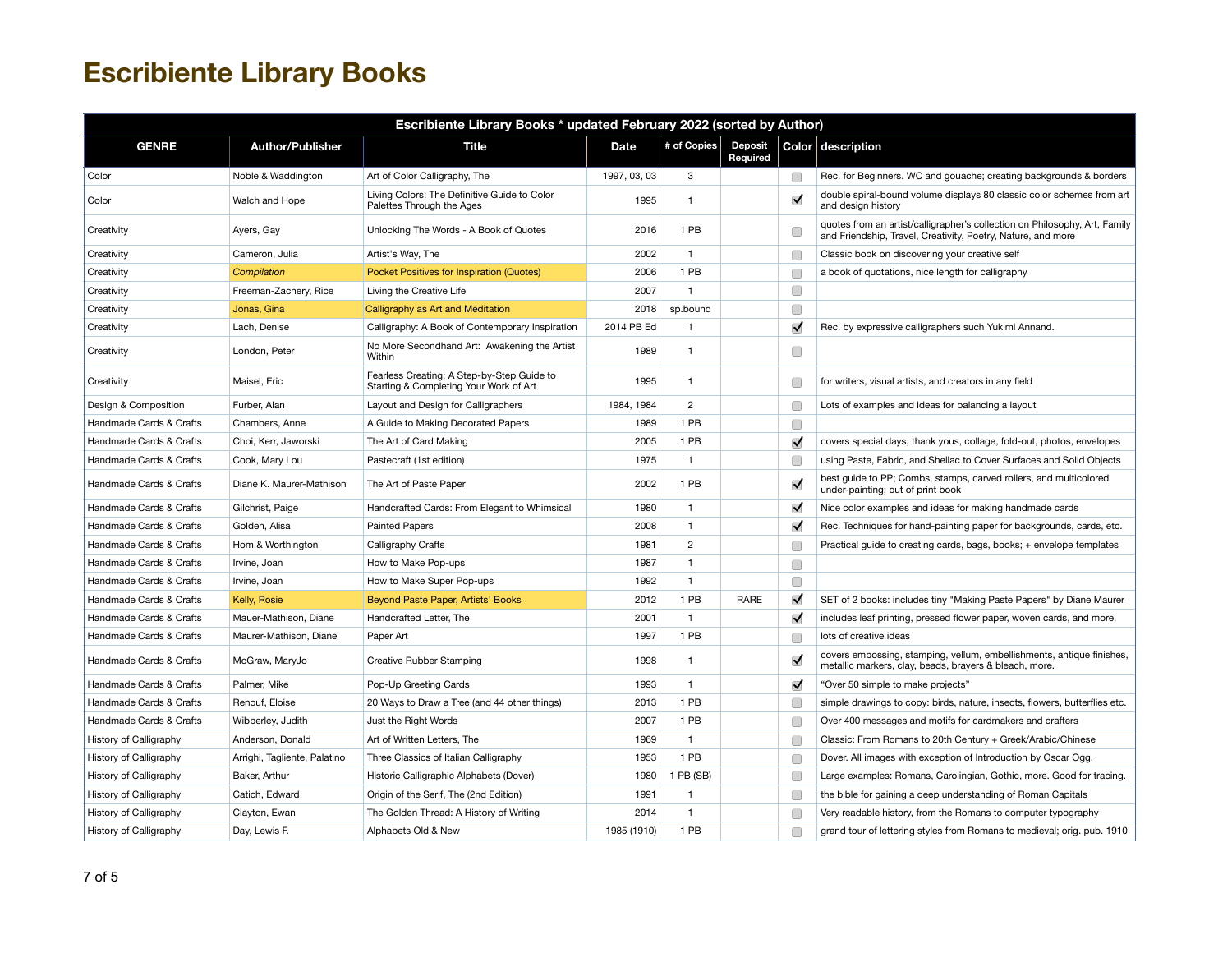| Escribiente Library Books * updated February 2022 (sorted by Author) |                            |                                                                           |              |                |                            |                      |                                                                                                                           |  |  |
|----------------------------------------------------------------------|----------------------------|---------------------------------------------------------------------------|--------------|----------------|----------------------------|----------------------|---------------------------------------------------------------------------------------------------------------------------|--|--|
| <b>GENRE</b>                                                         | <b>Author/Publisher</b>    | <b>Title</b>                                                              | Date         | # of Copies    | <b>Deposit</b><br>Required |                      | Color description                                                                                                         |  |  |
| History of Calligraphy                                               | Degering, Hermann          | Lettering (240 Plates)                                                    | 1965         | $\mathbf{1}$   |                            | C                    | 240 plates illustrating modes of writing in western Europe from antiquity<br>to the end of the 18th century. (No essays.) |  |  |
| History of Calligraphy                                               | Folsom, Rose               | Calligraphers' Dictionary, The                                            | 1990         | $\mathbf{1}$   |                            | $\Box$               |                                                                                                                           |  |  |
| History of Calligraphy                                               | Goudy, Fredric W.          | Alphabet & Elements of Lettering, The (1919) -<br>Dover                   | 1989         | $\mathbf{1}$   |                            | C                    | History from stone carving to Gothic by noted typeface designer.                                                          |  |  |
| History of Calligraphy                                               | Gray, Nicolete             | A History of Lettering                                                    | 1986         | 1 HC           |                            | $\Box$               | Scholarly text.                                                                                                           |  |  |
| History of Calligraphy                                               | Gray, Nicolete             | Lettering as Drawing                                                      | 1971         | 1 PB           | \$150.00                   | C                    | Deposit required. Rec. by Yukimi Annand. Scholarly text. Out-of-print                                                     |  |  |
| History of Calligraphy                                               | Haley, Allan               | Alphabet: The History, Evolution, & Design of the<br>Letters We Use Today | 1995         | $\mathbf{1}$   |                            | ✓                    |                                                                                                                           |  |  |
| History of Calligraphy                                               | Hayes, James               | Roman Letter, The                                                         | 1965         | $\mathbf{1}$   |                            | $\Box$               |                                                                                                                           |  |  |
| History of Calligraphy                                               | Healey, John F.            | Reading the Past: The Early Alphabet                                      | 1990         | 1 PB           |                            | C                    | good charts of cuneiform and hieroglyphics; Semitic languages, more.                                                      |  |  |
| History of Calligraphy                                               | Hyde, Robert C             | Dictionary for Calligraphers, A                                           | 1977         | $\mathbf{1}$   |                            | $\Box$               |                                                                                                                           |  |  |
| History of Calligraphy                                               | Jackson, Donald            | Story of Writing, The                                                     | 1981         | $\mathbf{1}$   |                            | $\blacktriangledown$ | How writing developed; materials used; heavily illustrated.                                                               |  |  |
| History of Calligraphy                                               | Jean, Georges              | Writing: The Story of Alphabets and Scripts                               | 1992         | 1 PB           |                            | $\blacktriangledown$ | from hieroglyphics to the Phoenicians and the alphabet as we know it                                                      |  |  |
| History of Calligraphy                                               | Jean, Georges              | Writing: The Story of Alphabets and Scripts                               | 1992         | $\mathbf{1}$   |                            | $\blacktriangledown$ | small book; from ancient times to the present                                                                             |  |  |
| History of Calligraphy                                               | Lindegren, Erik            | An ABC Book                                                               | 1976         | $\overline{c}$ |                            | $\blacktriangledown$ | broad overview of calligraphy and lettering; gothic from Zapf, Koch,<br>etc.                                              |  |  |
| History of Calligraphy                                               | Martin, Judy               | Complete Guide to Calligraphy, The                                        | 1984         | $\mathbf{1}$   |                            | C                    | Detailed explanation of styles and their history; making quills, reed<br>pens                                             |  |  |
| History of Calligraphy                                               | Nesbitt, Alexander         | History & Technique of Lettering, The (Dover)                             | (©1950) 1957 | $\mathbf{1}$   |                            | □                    | ranges from the earliest pictographs to 20th-century designers                                                            |  |  |
| History of Calligraphy                                               | Ogg, Oscar                 | 26 Letters, The                                                           | 1971         | $\overline{2}$ |                            | C                    | 2clr. From hieroglyphics to letterpress; Romans, Uncials, Gothic, more                                                    |  |  |
| History of Calligraphy                                               | Pflughaupt, Laurent        | Letter by Letter                                                          | 2008         | PB             |                            | $\Box$               |                                                                                                                           |  |  |
| History of Calligraphy                                               | Reynolds, Lloyd            | My Dear Runemeister                                                       | 1981         | $\mathbf{1}$   |                            | C                    | 178 of 300. 2clr. History/root of 26 letters & ampersand written in italic                                                |  |  |
| History of Calligraphy                                               | Standard, Paul             | Calligraphy's Flowering, Decay & Restoration                              | 1978         | $\mathbf{1}$   |                            | С                    | 38 pgs; reads like one long essay; 2 color; illustrated                                                                   |  |  |
| History of Calligraphy                                               | Verlag, Belser             | Vom Felsbild Zum Alphabet                                                 | 1984         | 1 Tall         |                            | $\blacktriangledown$ | Text in German; nice illustrations of ancient writings                                                                    |  |  |
| History of Calligraphy                                               | <b>Walters Art Gallery</b> | Two Thousand Years of Calligraphy                                         | 1980         | 1 HC           |                            | C                    | Exhibition catalog with detailed descriptions (b&w)                                                                       |  |  |
| Illumination                                                         | Angel, Marie               | Painting for Calligraphers                                                | 1984         | $\mathbf{1}$   |                            | ✓                    | includes color theory, design, botanical, heraldry, painting on vellum                                                    |  |  |
| Illumination                                                         | Backhouse, Janet           | Illuminated Manuscript, The                                               | 1979 HC      | $\mathbf{1}$   |                            | $\blacktriangledown$ | 70 manuscripts represented (color and b&w), covering 900 years.                                                           |  |  |
| Illumination                                                         | Backhouse, Janet           | Lindisfarne Gospels                                                       | 1992         | $\mathbf{1}$   |                            | $\Box$               |                                                                                                                           |  |  |
| Illumination                                                         | Bain, George               | Celtic Art - The Methods of Construction (Dover)                          | 1973         | $\mathbf{1}$   |                            | ∩                    |                                                                                                                           |  |  |
| Illumination                                                         | Barbara Miodonska          | Pulawska, Kolekcja (Illumination in Books)                                | 2001         | 1 PB           |                            | $\blacktriangledown$ | Text is in Polish. Color images of European illuminated manuscripts.                                                      |  |  |
| Illumination                                                         | Brown, Peter               | The Book of Kells                                                         | 1980, 1981   | $\mathbf{1}$   |                            | ✓                    |                                                                                                                           |  |  |
| Illumination                                                         | Calderhead, Christopher    | Illuminating the Word, 2nd Edition                                        | 2015         | $\mathbf{1}$   |                            | $\blacktriangledown$ | The Making of the Saint John's Bible. Revised & Expanded 2nd edition.                                                     |  |  |
| Illumination                                                         | Child, Heather             | Calligrapher's Handbook, The (The Society of<br>Scribes & III.)           | 1986         | $\mathbf{1}$   |                            | C                    | Instructional: making quills, gilding, writing on parchment & vellum                                                      |  |  |
| Illumination                                                         | Cirker, Blanche            | Book of Kells - Selected Plates in Full Color, The                        | 1982         | $\mathbf{1}$   |                            | ✓                    |                                                                                                                           |  |  |
| Illumination                                                         | Davis, Courtney            | 101 Celtic Illuminated Letters                                            | 2005         | 1 PB           |                            | ✓                    |                                                                                                                           |  |  |
| Illumination                                                         | Ebel. Susanne              | Fundamentals of Manuscript Illumination (The)                             | 1981         | $\mathbf{1}$   |                            | □                    | Nice introduction to Versals (18 page booklet from workshop?)                                                             |  |  |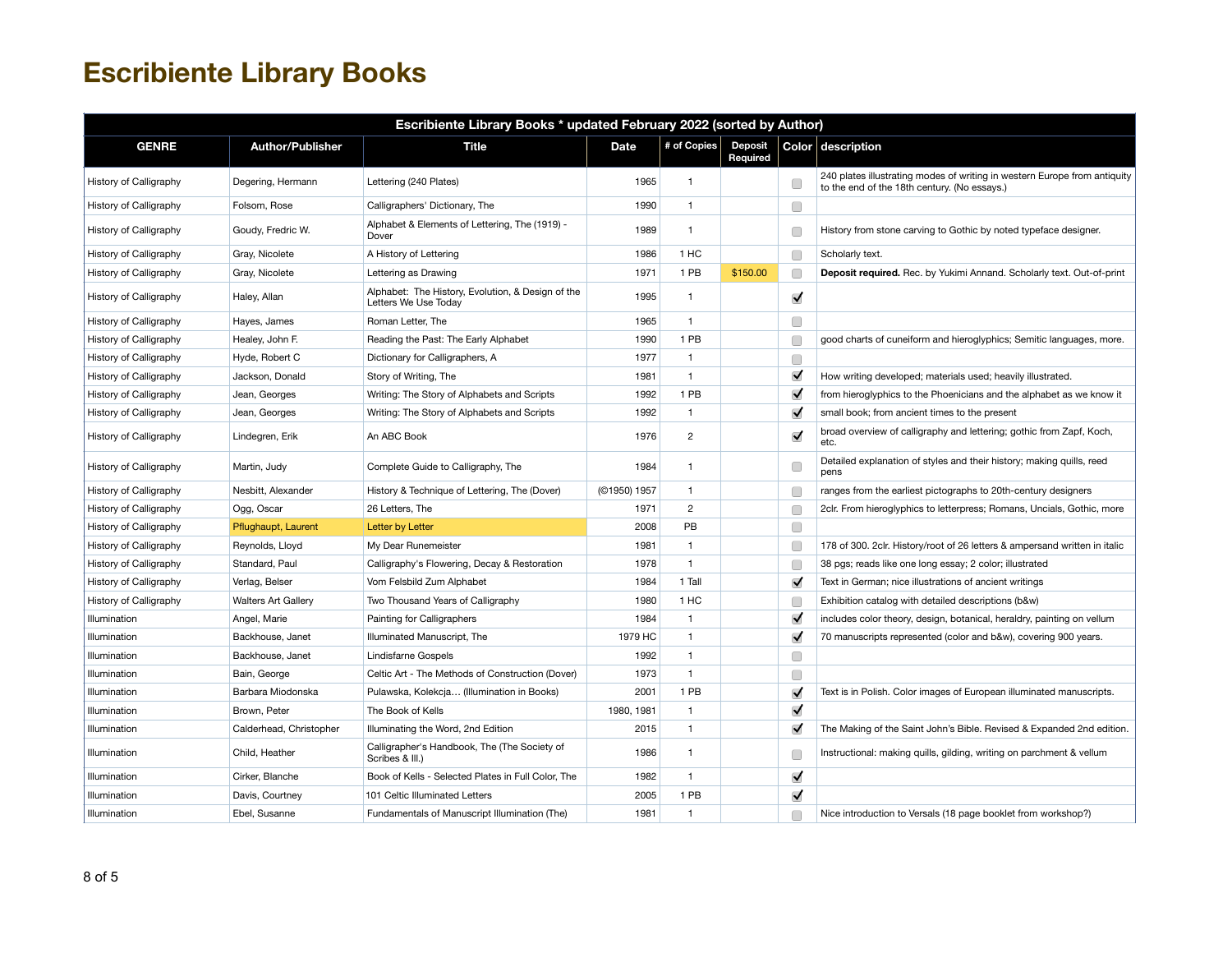| Escribiente Library Books * updated February 2022 (sorted by Author) |                                       |                                                                             |             |              |                            |                      |                                                                          |  |  |
|----------------------------------------------------------------------|---------------------------------------|-----------------------------------------------------------------------------|-------------|--------------|----------------------------|----------------------|--------------------------------------------------------------------------|--|--|
| <b>GENRE</b>                                                         | <b>Author/Publisher</b>               | <b>Title</b>                                                                | <b>Date</b> | # of Copies  | <b>Deposit</b><br>Required |                      | Color description                                                        |  |  |
| Illumination                                                         | Harmony Books                         | Illuminated Declaration of Independence, The                                | 1976        | $\mathbf{1}$ |                            | O                    | 30 plates, illustrated by Sherman Ellsworth Notestine, plus more.        |  |  |
| Illumination                                                         | Jackson, Donald                       | The Saint John's Bible: Gospels and Acts                                    | 2005 (Tall) | 1 HC         |                            | $\blacktriangledown$ | #1 of 7 volumes; full-color, page-by-page reproductions                  |  |  |
| Illumination                                                         | Jackson, Donald                       | The Saint John's Bible: Pentateuch                                          | 2006 (Tall) | $\mathbf{1}$ |                            | $\blacktriangledown$ | #3 of 7 volumes; full-color, page-by-page reproductions                  |  |  |
| Illumination                                                         | Lamb, C M                             | Calligrapher's Handbook, The                                                | 1976        | $\mathbf{1}$ |                            | C                    | Essays cover tools, gilding, illumination, skins, heraldry, more.        |  |  |
| Illumination                                                         | Lusebrink, Amy                        | 159 Celtic Designs (Dover)                                                  | 1993        | $\mathbf{1}$ |                            | Œ                    | copyright free patterns to copy and practice with                        |  |  |
| Illumination                                                         | MacTaggart, Peter & Ann               | <b>Practical Gilding</b>                                                    | 1985        | 1 PB         |                            | Г                    | covers using gold leaf, tools, size, gesso, varnish and more             |  |  |
| Illumination                                                         | Morgan, Margaret                      | Color Decoration & Illumination in Calligraphy                              | 1995        | $\mathbf{1}$ |                            | $\blacktriangledown$ | materials, techniques, layout and floral borders                         |  |  |
| Illumination                                                         | Morgan, Margaret                      | The Bible of Illuminated Letters                                            | 2006        | 1 HC, coil   |                            | $\blacktriangledown$ | tools, gilding techniques; Celtic, Roman, Gothic, White Vine; coil bound |  |  |
| Illumination                                                         | Nesbitt, Alexander                    | Decorative Alphabets & Initials                                             | 1959        | $\mathbf{1}$ |                            | С                    | copyright-free - 123 plates, 3924 initials, 91 complete alphabets        |  |  |
| Illumination                                                         | Oliver, Stefran                       | Paint Your Own Illuminated Letters                                          | 1999        | $\mathbf{1}$ |                            | $\blacktriangledown$ | Colorful, easy guide to illumination, beginners ok                       |  |  |
| Illumination                                                         | Parker, Muriel                        | Drollery Designs in Illuminated Manuscripts                                 | 1990        | $\mathbf{1}$ |                            | Г                    | copyright free designs to copy for monsters, dragons, animals etc.       |  |  |
| Illumination                                                         | Pearce, Mallory                       | Celtic Borders on Layout Grids (Dover)                                      | 1990        | $\mathbf{1}$ |                            | Г                    | copyright free patterns to copy and practice with                        |  |  |
| Illumination                                                         | Pearce, Mallory                       | Decorative Celtic Alphabets (Dover)                                         | 1992        | $\mathbf{1}$ |                            | С                    | copyright free patterns to copy and practice with                        |  |  |
| Illumination                                                         | Seligman, Patricia / Noad,<br>Timothy | The Illuminated Alphabet                                                    | 2001        | 1 HC         |                            | $\blacktriangledown$ |                                                                          |  |  |
| Illumination                                                         | Thomas, Marcel                        | Golden Age (The), Manuscript Painting                                       | 1979        | $\mathbf{1}$ |                            | $\blacktriangledown$ | Manuscript Painting at the time of Jean, Duke of Berry (Paris, France)   |  |  |
| Illumination                                                         | Turtle's Quill Scriptorium            | Birds: An Anthology of Poems & Prose                                        | 1971        | 1 Tiny       |                            | $\Box$               |                                                                          |  |  |
| Illumination                                                         | Turtle's Quill Scriptorium            | Bluejay Yarn (by Mark Twain)                                                | 1975        | 1 Tiny       |                            | O                    |                                                                          |  |  |
| Illumination                                                         | Turtle's Quill Scriptorium            | David                                                                       | 1970        | 1 Tiny       |                            | O                    |                                                                          |  |  |
| Illumination                                                         | Turtle's Quill Scriptorium            | Insects: A Miscellany                                                       | 1971        | 1 Tiny       |                            | □                    |                                                                          |  |  |
| Illumination                                                         | Turtle's Quill Scriptorium            | Of Mice                                                                     | 1966        | 1 Tiny       |                            | □                    |                                                                          |  |  |
| Illumination                                                         | Turtle's Quill Scriptorium            | Thaddeus                                                                    | 1972        | 1 Tiny       |                            | □                    |                                                                          |  |  |
| Illumination                                                         | Turtle's Quill Scriptorium            | Zooabet                                                                     | 1967        | 1 Tiny       |                            | C                    |                                                                          |  |  |
| Illumination                                                         | Tymms, W. & Wyatt, M.                 | Masterpieces of Illuminated Letters and Borders                             | 2006        | $\mathbf{1}$ |                            | $\blacktriangledown$ | lots of examples; no instruction (Dover book)                            |  |  |
| Illumination                                                         | Van Moé, Émile-A.                     | The Decorated Letter in Manuscripts From the<br>Villth to the Xilth Century | 1950        | 1 HC         |                            | Г                    | Mostly images of large illuminated letters, in color. Oversized book.    |  |  |
| Illumination                                                         | Vienna, National Gallery              | King Rene's Book of Love                                                    | 1975        | $\mathbf{1}$ |                            | $\blacktriangledown$ | + Slipcover. Reproduced from Illuminated Manuscript; English story       |  |  |
| Illumination                                                         | <b>Walters Art Gallery</b>            | Dragons and Other Animals (Coloring Book)                                   | 1963        | $\mathbf{1}$ |                            | Œ                    | large reproductions taken from illustrated books of past centuries       |  |  |
| Illumination                                                         | Westwood, J O                         | Art of Illuminated Manuscripts, The                                         | 1988        | $\mathbf{1}$ |                            | $\blacktriangledown$ | Large format; 50 plates/illustrations from 4th to 16th centuries.        |  |  |
| Mixed Media                                                          | Birker, Stefan                        | Drawing & Painting with Colored Pencils                                     | 1993        | $\mathbf{1}$ |                            | $\blacktriangledown$ | good intro - line, shading, contrast, structure, color harmony, and more |  |  |
| Mixed Media                                                          | Borgeson, Bet                         | Colored Pencil, The                                                         | 1993        | $\mathbf{1}$ |                            | $\blacktriangledown$ |                                                                          |  |  |
| Mixed Media                                                          | Jason Logan                           | Make Ink: A Forager's Guide to Natural<br>Inkmaking                         | 2018        | 1 HC         |                            | $\blacktriangledown$ | Find, make, and test your own ink from natural ingredients               |  |  |
| Mixed Media                                                          | Melvin, Judy                          | Art Exposé                                                                  | 2008        | 1, PB        |                            | Г                    | "A collection of techniques for creative expression"                     |  |  |
| Mixed Media                                                          | Neddo, Nick                           | The Organic Artist: Make your own Paint                                     | 2015        | 1 PB         |                            | $\blacktriangledown$ | "Make your own paint, paper, pigments, prints and more from nature."     |  |  |
| Mixed Media                                                          | O'Tolle, Erin                         | Create Your Own Artist's Journal                                            | 2002        | $\mathbf{1}$ |                            | $\blacktriangledown$ | Drawing, sketching, watercolor tips, heavily illustrated                 |  |  |
| Mixed Media                                                          | Perry, Vicky                          | <b>Abstract Painting: Concepts and Techniques</b>                           | 2005        | PB           |                            | $\blacktriangledown$ | mixed media techniques                                                   |  |  |